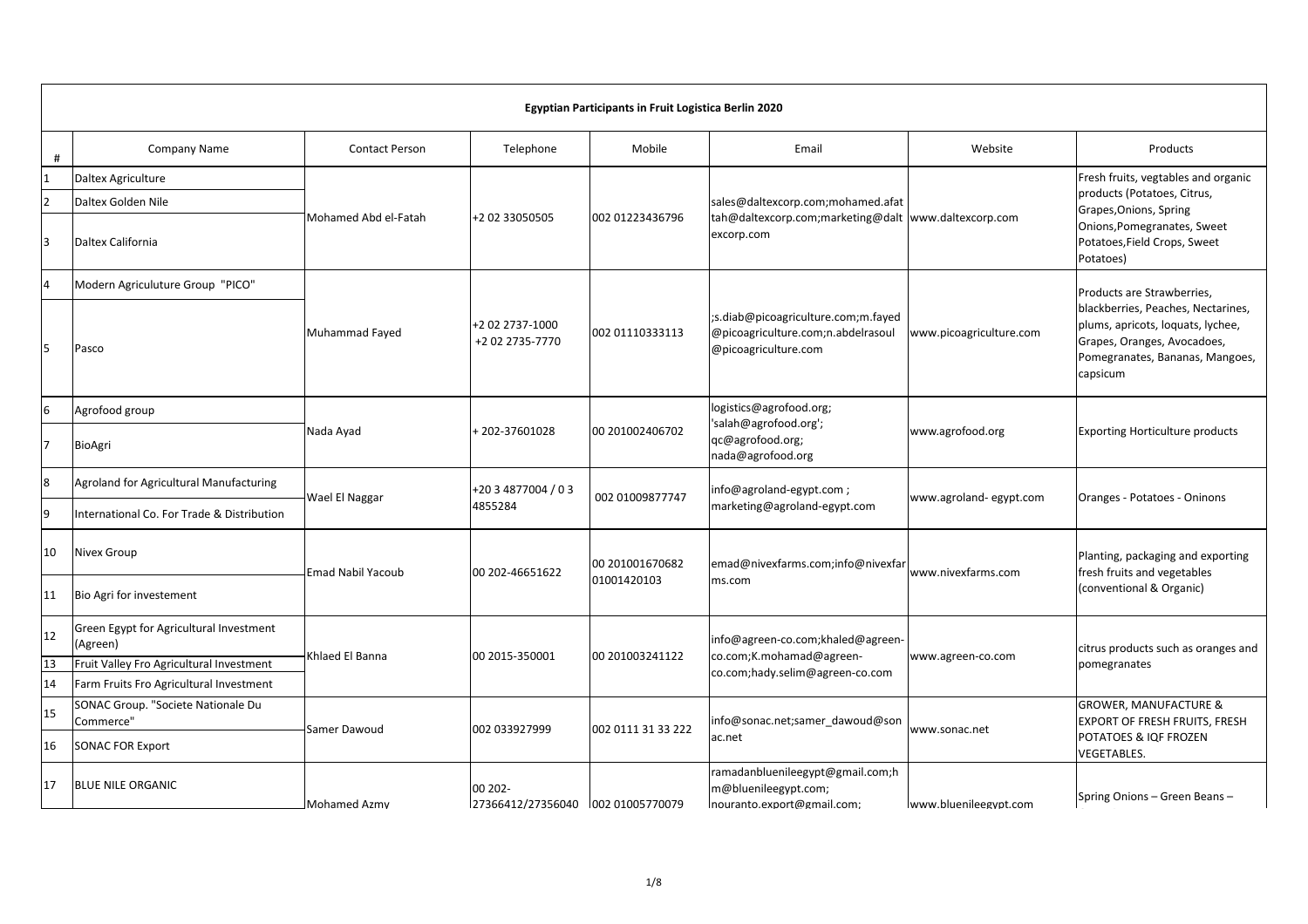|    | Egyptian Participants in Fruit Logistica Berlin 2020             |                       |                            |                                    |                                                                                                                                   |                             |                                                                                                         |  |  |  |
|----|------------------------------------------------------------------|-----------------------|----------------------------|------------------------------------|-----------------------------------------------------------------------------------------------------------------------------------|-----------------------------|---------------------------------------------------------------------------------------------------------|--|--|--|
| #  | Company Name                                                     | <b>Contact Person</b> | Telephone                  | Mobile                             | Email                                                                                                                             | Website                     | Products                                                                                                |  |  |  |
| 18 | EL BOSTANIA FOR AGRICULTURAL<br><b>DEVELOPMENT CO.</b>           |                       | ext 23                     |                                    | info.nouranto@gmail.com;export@bl<br>uenileegypt.com                                                                              |                             | Green Peas                                                                                              |  |  |  |
| 19 | Pyramids for Agro Industries                                     | Sameh Ramdan          | 002 202 44 874<br>372/3/4  | 002 0101321915                     | sherif.mezar@mpg-<br>eg.com;sameh.ramadan@mpg-<br>eg.com                                                                          | www.mpg-eg.com              | fresh orange all citrus                                                                                 |  |  |  |
| 20 | Nile Esablishment                                                | Nader Shanab          | 002 01225253957            | 00 201006570302<br>00 201004002118 | logistics@nilefruit.com<br>export@nilefruit.com;a.adawi@nilefr  WWW.Nilefruit.com;<br>uit.com;eldawltrade@outlook.com             |                             | Citrus are our main business (<br>Oranges , Lemon , Mandarin and<br>Grapefruit)                         |  |  |  |
| 21 | Agrostar - Egyptian Fruit Export                                 | Asmaa Nabil           | 00 202 38244690            | 00 01000217261                     | amal.harraz@efe.com.eg;export@efe.<br>com.eg;                                                                                     | www.efe.com.eg              | Grapes                                                                                                  |  |  |  |
| 22 | Mediterranean Agriculture Products Co.<br>"MAPCO"                | Ahmed Mohamad Badawy  | 00 203 4290788             | 00 201066744411                    | info@mapco-egypt.com                                                                                                              | www.mapco-egypt.com         | Fresh fruits and vegetables<br>(oranges-potatoes-onions-garlic-<br>grapes-pomegranates)                 |  |  |  |
| 23 | <b>PET</b>                                                       | <b>Mohamed Samir</b>  | 002 015410963              | 002 01006506500                    | amina@pet-egypt.com;hady@pet-<br>egypt.com;info@pet-egypt.com                                                                     | www.pet-egypt.com           | PET Co. for packaging material-                                                                         |  |  |  |
| 24 | Fayed Horticulture Export Co. Ltd. (FayedEx) Mohamed Hamdy Fayed |                       | 00 203-5434358             | 00 201066652220                    | info@fata.com.eg;walid@fata.com.eg<br>m.fayed@fata.com.eg;shadifayed@fa www.fata.com.eg;<br>ta.com.eg;sales@fata.com.eg           |                             | Table Grapes - Stone Fruits                                                                             |  |  |  |
| 25 | Dakahlia Agricultural Development                                |                       |                            |                                    |                                                                                                                                   |                             | Citrus (Valencia / navel / lane late /                                                                  |  |  |  |
| 26 | Dakahlia Wadi el Natrun                                          | <b>Mohamed Mohsen</b> | 00 202 23054802            | 00 201003728969                    | m.mohsen@dakahlia.com;m.abdelrah<br>man@dakahlia.com                                                                              | www.dakahlia.com            | grape fruit /mandarin ) – potatoes –<br>grapes - pomegranate - raisin -<br>onions - garlic              |  |  |  |
| 27 | El Kekhia Plastic - El Kekhia Accessories                        | Rehab Khalil          | 00 2022733966 (Ext<br>778) | 00 201005362500                    | rehab.khalil@elkekhiagroup.com;moh<br>amed.seoudi@elkekhiagroup.com;Sal<br>es.punnet@elkekhiagroup.com<br>Sales@elkekhiagroup.com | www.elkekhiagroup.com       | clamshell punnets, stretch sheets,<br>poly bags and bubble wraps and<br>include various blank materials |  |  |  |
| 28 | Abd El Wahab Sons Company                                        | Khaled Abdelwahab     | 00 2040-2573994            | 00 201000307010                    | abdelwahab.fruit@yahoo.com                                                                                                        | www.Abdelwahab-sons.com     | Fruits & Vegetables                                                                                     |  |  |  |
| 29 | Mafa for Trade Ltd                                               |                       |                            |                                    | magrabi@magrabi-<br>agriculture.com;reham-                                                                                        |                             |                                                                                                         |  |  |  |
| 30 | MAFA Organic for Trade & Export                                  | Mahmoud EL Shishiny   | 00 202-25781151            | 00 201005154747                    | hussein@magrabi-<br>agriculture.com;shishiny@magrabi-<br>agriculture.com                                                          | www.magrabi-agriculture.com | Citrus - Grapes                                                                                         |  |  |  |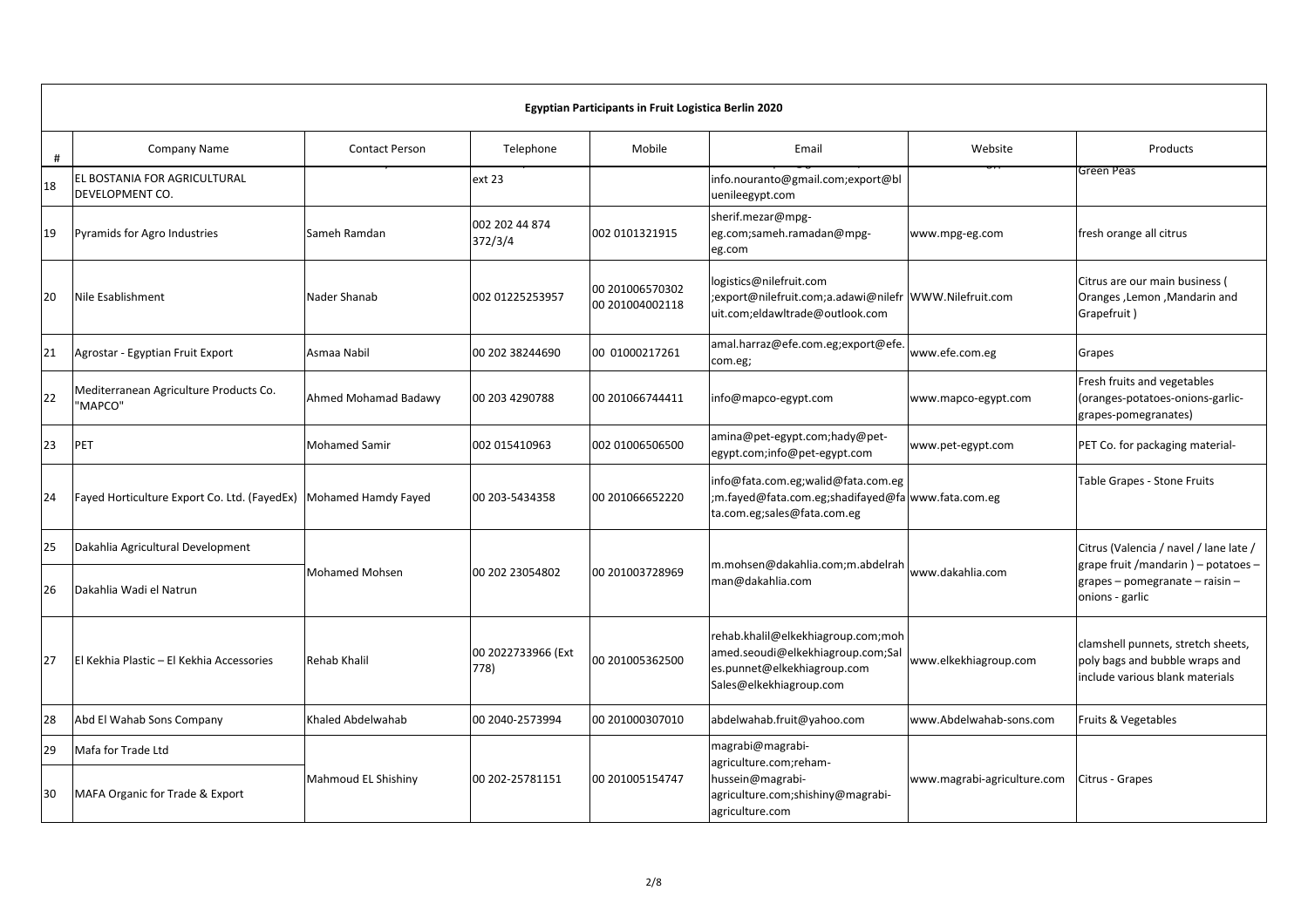|     | Egyptian Participants in Fruit Logistica Berlin 2020          |                       |                  |                                    |                                                                                                             |                                      |                                                                                                                                                                                                                                                                                                                            |  |  |  |
|-----|---------------------------------------------------------------|-----------------------|------------------|------------------------------------|-------------------------------------------------------------------------------------------------------------|--------------------------------------|----------------------------------------------------------------------------------------------------------------------------------------------------------------------------------------------------------------------------------------------------------------------------------------------------------------------------|--|--|--|
| #   | <b>Company Name</b>                                           | <b>Contact Person</b> | Telephone        | <b>Mobile</b>                      | Email                                                                                                       | Website                              | Products                                                                                                                                                                                                                                                                                                                   |  |  |  |
| 31  | Grand Egypt Agro For Import & Export                          | Shroug Shaban         | 002 03 5271515   | 002 0 1091814996                   | Sales1@grandegypt.info;Redamm82<br>@gmail.com;sherif@freshlandegy.co<br>m;shroug47@gmail.com                | www.grandegypt.info                  | Fresh fruits and Vegetables as (<br>Orange, Mandarin, Lemon,<br>Pomegranates- Artichoke- Grapes,<br>Sweet potatoes, Iceberg-<br>Watermelon, Melon-Onion, Garlic)                                                                                                                                                           |  |  |  |
| 32  | Cairo for Import & Export (Gaber Mowiena<br>7 Co.)            | Mohamed Fathy         |                  | 002 01222174104<br>002 01008196198 | ahmed@mowienaunited.com;moham<br>ed.mowiena@elnakheel-eg.com                                                |                                      | Export premium, Class A and class<br><b>B</b> citrus                                                                                                                                                                                                                                                                       |  |  |  |
| 33  | Elbostan for reconstruction and agricultural<br>development   | Amr Mohamed Hassan    | 00 2034842756    | 002 0102 157 9111                  | export@elbostan-group.com                                                                                   | www.elbostan-group.com               | fresh vegetables like : Potato I red<br>onion I yellow onion I peanuts \<br>garlic I white beans.                                                                                                                                                                                                                          |  |  |  |
| 134 | Queen Trading Co. (Queen Fresh Produce)                       | Ashraf Yanni          | 00 202 381 52216 | 00 2012239 95761                   | ashraf@queenfreshproduce.com;ops<br>@queenfreshproduce.com;ayman@q<br>ueenfreshproduce.com                  | http://www.queenfreshproduce<br>.com | Spring Onion, Green Beans, Mange-<br>tout, Sugar Snap, Strawberry, Chili,<br>Capsicum, Garlic, Grapes, Dry<br>Onion, Sweet Potatoes,<br>Pomegranate and Artichokes                                                                                                                                                         |  |  |  |
| 35  | Egyptian Growers Organization for<br>Agricultural Development | Mussein Marei         |                  | 002 011 111 118 07                 | khaled@haggangroup.com;khaled.ha<br>ggan@egygrowers.com;hussein.marei www.egygrowers.com<br>@egygrowers.com |                                      | Grapes - pomegranete- green beans<br>- Dates                                                                                                                                                                                                                                                                               |  |  |  |
| 36  | El Roda Co. for Agricultural Development.<br>S.A.E            | Mohamed El Baroudy    | 002 045 265 3100 | 002 010 950 3 88 99                | mohamed.elbaroudy@elroda.com;sal<br>es@elroda.com;khaled@elroda.com;i<br>nfo@elroda.com                     | www.elroda.com                       | Table grapes (including different<br>varieties such as Flame, Sugraone,<br>Prime, Autumn Royal, Crimson &<br>Red Globe)<br>Citrus products (Oranges, Lemons,<br>Mandarins, Grape Fruits)<br>Pomegranates - Vegetables<br>(Broccoli, Cauliflower, Sweet Corn,<br>Cabbage, Carrots, Artichoke) as per<br>program commitments |  |  |  |
| 37  | The International Co. For Food Industry,<br>Fruttella         | Noha Amr              | 00 202-33043927  | 002 01098178601                    | info@fruttella.com                                                                                          | www.Fruttella.com                    | orange - lemon - onion - mango -<br>pomegranate -                                                                                                                                                                                                                                                                          |  |  |  |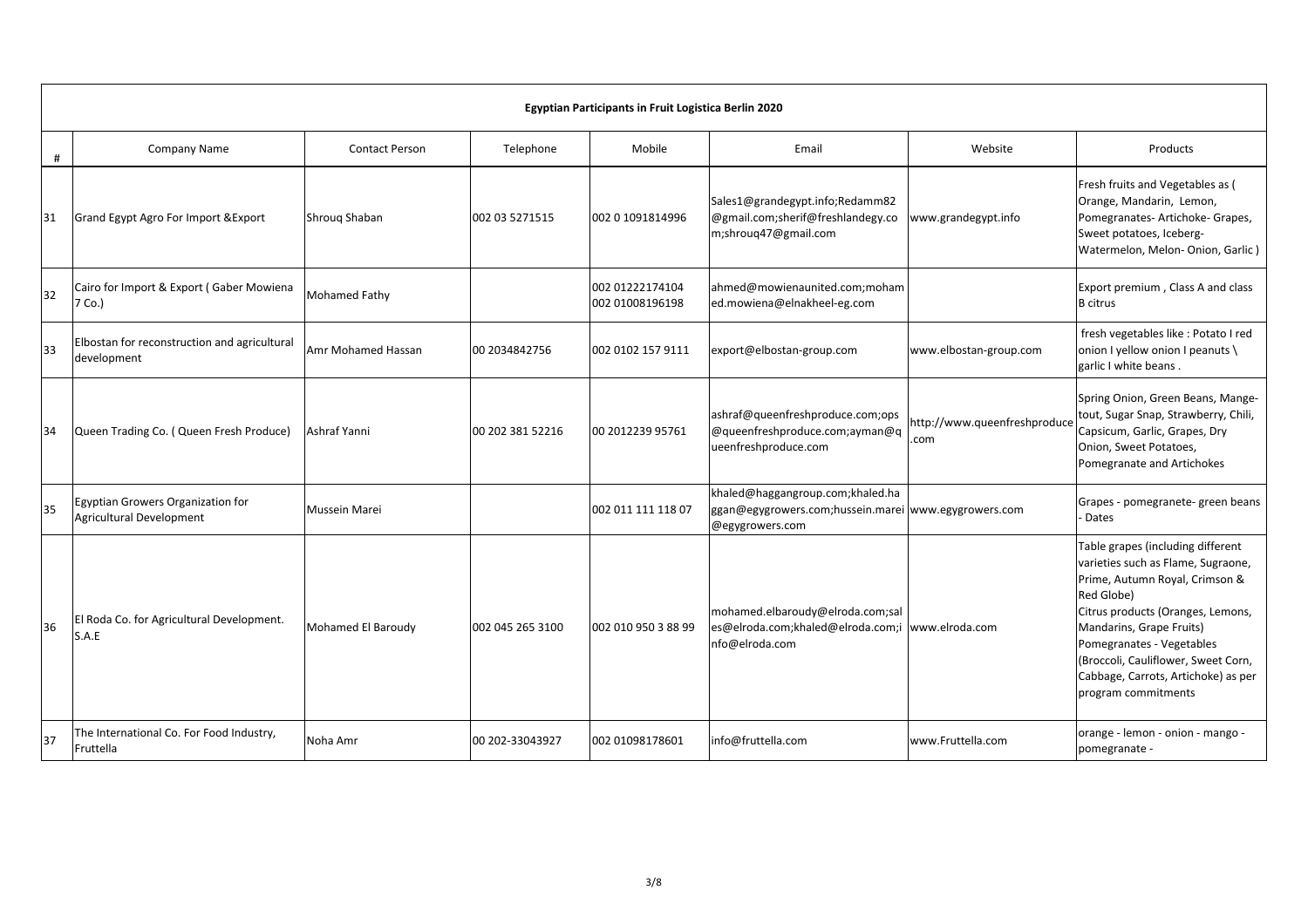|    | Egyptian Participants in Fruit Logistica Berlin 2020                |                               |                      |                                  |                                                                                                                      |                        |                                                                                                                                                                                                   |  |  |  |  |
|----|---------------------------------------------------------------------|-------------------------------|----------------------|----------------------------------|----------------------------------------------------------------------------------------------------------------------|------------------------|---------------------------------------------------------------------------------------------------------------------------------------------------------------------------------------------------|--|--|--|--|
| #  | Company Name                                                        | <b>Contact Person</b>         | Telephone            | Mobile                           | Email                                                                                                                | Website                | Products                                                                                                                                                                                          |  |  |  |  |
| 38 | Green Master for Export & Emport -<br>Mohamed Hassan Abdullah Gouda | Ola Adel - Hassan ElBishbishy | 00 2047-3402097      | 002 01023458666 -<br>01069000088 | Ez_gouda@yahoo.com;helbishbishy@<br>gouda-company.com;info@gouda-<br>company.com; helbishbishy@gouda-<br>company.com | www.gouda-company.com  | FRESH (ORANGE - LEMON -<br>MANDARIN - STRAWBERRY<br>-GRAPEFRUIT-ICEBERG-<br>POTATOES-ONION-GARLIC-<br><b>GRAPES - POMEGRANATE FROZEN</b><br>(CAULIFLOWER - STRAWBERRY<br>-POMEGRANATE - BROCCOLI) |  |  |  |  |
| 39 | Egyptian Agriculture Services and Trade Co.<br>"EGAST"              |                               |                      |                                  | info@egast-eg.com;export@egast-<br>eg.com;nancy@egast-<br>eg.com;muhammad@egast-eg.com                               |                        |                                                                                                                                                                                                   |  |  |  |  |
| 40 | <b>EGAST for Agricultural Development</b>                           | Hatem El Shalma               | 00 203-4847244       | 00 201002333418                  |                                                                                                                      | www.egast-eg.com       | Potatoes - Onion - Garlic - Iceberg<br>Lettuce - Cabbage- Orange                                                                                                                                  |  |  |  |  |
| 41 | <b>Egast Fresh</b>                                                  |                               |                      |                                  | info@egast-eg.com;export@egast-<br>eg.com;nancy@egast-<br>eg.com;muhammad@egast-eg.com                               |                        |                                                                                                                                                                                                   |  |  |  |  |
| 42 | Agro Alex for Import & Export                                       | Marwan Reda Kamel             | 002 035932330        | 002 01224444125                  | aelbessoumy@agroalexgroup.com;ch<br>airman@agroalexgroup.com;sales@a<br>groalexgroup.com                             | www.agroalexgroup.com  | Citrus, Pomegranates, Grapes,<br>Potatoes, Golden Onion, Red Onion,<br>Sweet Potatoes, Garlic)                                                                                                    |  |  |  |  |
| 43 | <b>EGCT For Agricultural Products</b>                               | Raghda Eldesouky              | 00 203-5844345 / 6 / | 00 201222126725                  | extra@egctfresh.com;<br>extra@egctfresh.org;raghda@egctfres www.egctfresh.com<br>h.com                               |                        | fruits and vegetables                                                                                                                                                                             |  |  |  |  |
| 44 | Al Dahra Agriculture                                                |                               |                      |                                  | tarek.bedir@aldahra.com;                                                                                             |                        |                                                                                                                                                                                                   |  |  |  |  |
| 45 | Al Dahra Trading Egypt                                              | Tarek Bedir                   | 00 202-22669465      | 00 201062226111                  | mohamed.hassan@aldahra.com;<br><b>Ouissal Essaghir</b>                                                               | www.aldahra.com        | Citrus, Grapes, Pomegranates,                                                                                                                                                                     |  |  |  |  |
| 46 | Navigator for Agriculture Investment                                |                               |                      |                                  | <ouissal.essaghir@aldahra.com>;<br/>khalid.mohamed@aldahra.com</ouissal.essaghir@aldahra.com>                        |                        | Potatoes, Onions                                                                                                                                                                                  |  |  |  |  |
| 47 | Food Alliance For Exporting Agricultural<br>Crops                   | Kareem Gamal Elsaad           | +202 38921293        | 00 201000496256                  | info@foodallianceco.com;k.gamal@fo<br>odallianceco.com                                                               | www.foodallianceco.com | Citrus (Oranges, Lemons,<br>Grapefruits & Mandarins ) - Grapes -<br>Pomegranates - Tomatoes &<br>Cherri tomatoes - Strawberries -<br>Other fruits & Vegetables                                    |  |  |  |  |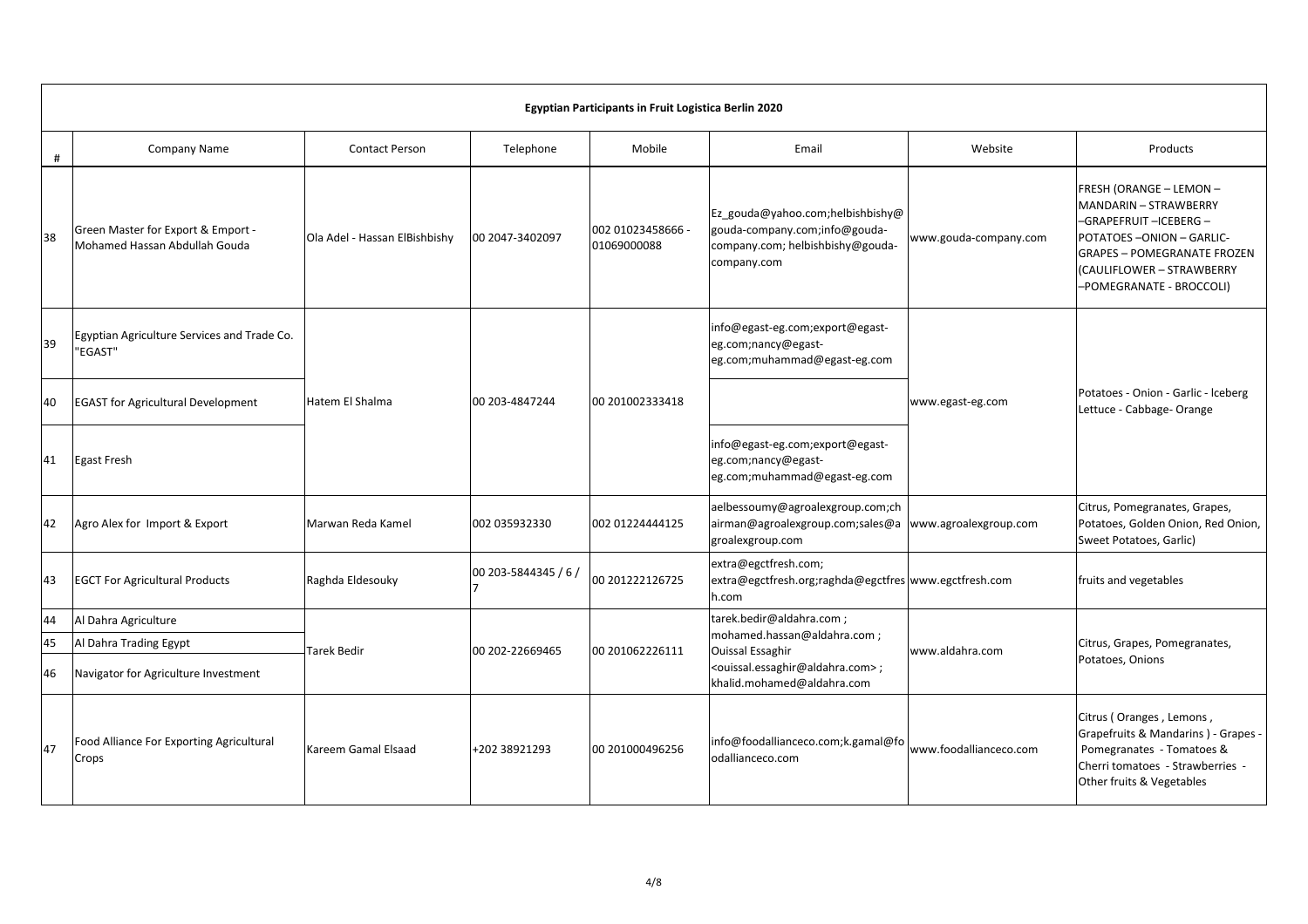|    | Egyptian Participants in Fruit Logistica Berlin 2020     |                       |                                                 |                                   |                                                                                      |                       |                                                                                                                                                                                                                                                           |  |  |  |  |
|----|----------------------------------------------------------|-----------------------|-------------------------------------------------|-----------------------------------|--------------------------------------------------------------------------------------|-----------------------|-----------------------------------------------------------------------------------------------------------------------------------------------------------------------------------------------------------------------------------------------------------|--|--|--|--|
| #  | <b>Company Name</b>                                      | <b>Contact Person</b> | Telephone                                       | Mobile                            | Email                                                                                | Website               | Products                                                                                                                                                                                                                                                  |  |  |  |  |
| 48 | Hegazy Sons for Land Reclamation &<br>Cultivation        | Khaled S. Hegazy      |                                                 | 00 20123409021<br>002 01111129099 | hegazy@hegazyfarms.com                                                               | WWW.HEGAZYFARMS.COM   | GRAPES (TABLE)\ POMEGRANATE\<br>PEAR\MANGO\MANDARINS\<br>CAPSICUMS(PEPPERS/CHILLIES)\TO<br><b>MATOES</b>                                                                                                                                                  |  |  |  |  |
| 49 | Middle East for Agriculture Development<br>S.A.E         | Doaa Elsaudi          | 002 02 35702645                                 | 002 012 73 111 005                | doaa@elaguizyfarms.com                                                               | www.elaguizyfarms.com | Fresh Fruits & Vegetables - Fresh (<br>Table Grapes - Peach -<br>Pomegranate - Mango - Oranges) -<br>IQF (Strawberry - Peach - Apricot -<br>Butternut Squash - cantaloupe -<br>Artichoke - Broccoli - Green Beans<br>- Carrot - Cauliflower - Peas - Okra |  |  |  |  |
| 50 | Nubaria Agriculture Development Company                  | Mohamed Ragab         | 002 0452350444                                  | 002 01222104557                   | nehad@ragabfarms.com;gm@ragabfa<br>rms.com;vp@ragabfarms.com;info@r<br>agabfarms.com | www.ragabfarms.com    | grapes - citrus - pomegrantes - fresh<br>pepper - strawberries                                                                                                                                                                                            |  |  |  |  |
| 51 | <b>Extra Global</b>                                      | Yasmin Elsayed        | 002 035254230                                   | 002 01156622330                   | info@eglobaleg.com                                                                   |                       | Fresh fruit & vegetables                                                                                                                                                                                                                                  |  |  |  |  |
| 52 | Finbi for Land Reclamation & Agriculture<br>Development  | May Salem             |                                                 | 002 01005757057                   | may@finbi.com                                                                        | www.natesngrapes.com  | Grapes - Pomegranates                                                                                                                                                                                                                                     |  |  |  |  |
| 53 | Pharaonic Bioherb                                        | Ashraf Helmy          | 002 02-23894412                                 | 002 01005194031                   | nfo@pharoherb.com;                                                                   | www.pharoherb.com     | organic onion & gralic                                                                                                                                                                                                                                    |  |  |  |  |
| 54 | El Saad Fruit for Import & Export                        | Mohamed Abu Salama    | 002 0452633363                                  | 002 01000318525                   | export@elsaadfruit.com                                                               | www.elsaadfruit.com   | Oranges - Pomegranates - Grapes -<br>Lemons - Mandarins - Onions -<br>Potatoes                                                                                                                                                                            |  |  |  |  |
| 55 | ALZAHRAA FOR EXPORT OF LAND PRODUCTS MAHDY ELSAID NOSAIR |                       | 002 0452650238                                  | 002 01009998220                   | zahrafarm88@gmail.com                                                                | Will develop one      | <b>FRUITS SPECIALLY CITRUS, WHICH</b><br>INCLUDES, BUT NOT LIMITED TO,<br>NAVEL, VALENCIA, NATIVE, SWEET<br><b>ORANGES BESIDE MURCOTT</b>                                                                                                                 |  |  |  |  |
| 56 | Green way                                                | Eng. Wallaa Rehan     |                                                 | 002 01012809121 -<br>01003984999  | wallaa@gwfruits.com;korayem@gwfr<br>uits.com                                         | www.gwfruits.com      | orange - lemon - grapes - onion -<br>Pomegranate - potetoes - pepper                                                                                                                                                                                      |  |  |  |  |
| 57 | Linah for Import & Export                                | Youssef Abulwafa      | (002 02) 3749 7639/<br>3336 4234 / 3749<br>7036 | (002 0) 1066310466                | y.abulwafa@linahfarms.com<br>h.bahnasawy@linahfarms.com                              | www.linahfarms.com    | Linah Farms specializes in<br>producing, sorting and packaging<br>Dates                                                                                                                                                                                   |  |  |  |  |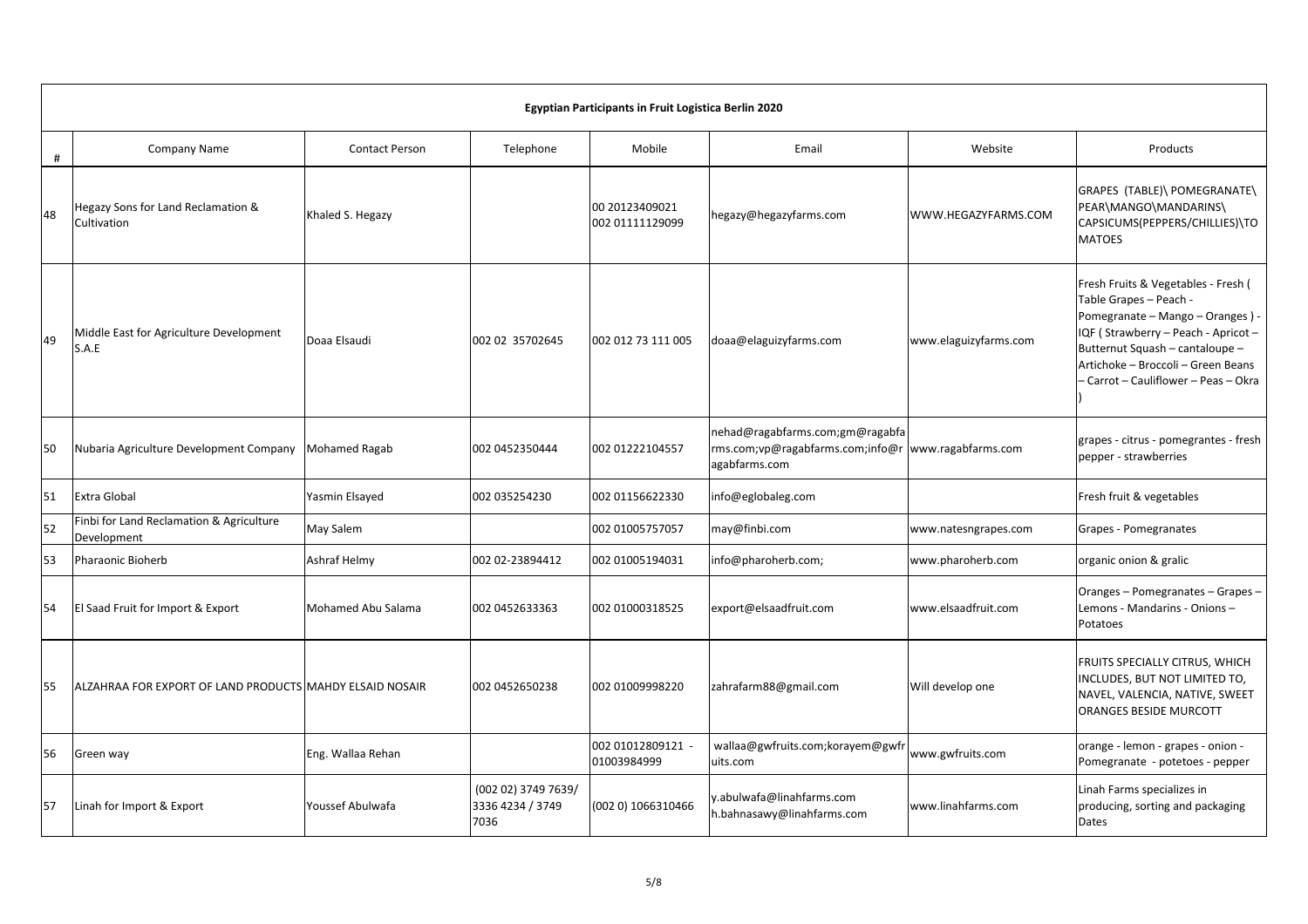|    | Egyptian Participants in Fruit Logistica Berlin 2020        |                                            |                                         |                                    |                                                                                                                           |                             |                                                                                                                                   |  |  |  |  |
|----|-------------------------------------------------------------|--------------------------------------------|-----------------------------------------|------------------------------------|---------------------------------------------------------------------------------------------------------------------------|-----------------------------|-----------------------------------------------------------------------------------------------------------------------------------|--|--|--|--|
| #  | <b>Company Name</b>                                         | <b>Contact Person</b>                      | Telephone                               | Mobile                             | Email                                                                                                                     | Website                     | Products                                                                                                                          |  |  |  |  |
| 58 | El Teriak For Agricultural Development                      | Amgad Nessim Garas Haraz                   | 0020 227353554                          | 0020 12 07976920                   | Export@elteriakfarms.com                                                                                                  | www.elteriakfarms.com       | Fresh Mango: 08045020<br>Fresh Potatoes - Fresh Pomegranate-<br>Fresh Orange - Fresh Lemon                                        |  |  |  |  |
| 59 | Houd Elnile for Investment and agricultural<br>development. | Hoda Ismail                                |                                         | 002 01270601601<br>002 01002225556 | h.ismail@houdelnile.com                                                                                                   |                             | fresh fruits especially citrus fruits<br>(Oranges. Grapefruits. Mandarins) -<br>Onions, Grapes and Pomegranates.                  |  |  |  |  |
| 60 | Nour Misr for Export and Import                             | Mariem Elshazly                            | 002 0453119941                          | 002 01128767738                    | info@nour-<br>misr.com;doc@extraeg.com                                                                                    |                             | fresh produce                                                                                                                     |  |  |  |  |
| 61 | Nimos Engineering & Agricultral<br>Development Co.          | Nadia Niazi Mostafa                        | 002 02 (23925714-<br>23925822-23925573) | 002 1222170521                     | info@nimos-<br>egypt.com;nadnimos@yahoo.com                                                                               | www.nimos-egypt.com         | grapes- Mango- cirtus                                                                                                             |  |  |  |  |
| 62 | OROYAL                                                      | Mohamed El Saman                           | 002 02 22627371                         | 002 01011118188                    | oroyal.eg@gmail.com;info@oroyalgro<br>up.com                                                                              | http://www.oroyalgroup.com/ | Fresh Fruits and Vegetables                                                                                                       |  |  |  |  |
| 63 | Egyptian company for int.trade - BELCO                      |                                            |                                         |                                    |                                                                                                                           |                             |                                                                                                                                   |  |  |  |  |
| 64 | The Egyptian Company For Land<br>Reclamation (Belco)        | Dina El Beltagy                            | 00 2 0 2 2735 7213 / 4                  |                                    | 00 20 (0)10 0118 8220 amr.elbeltagy@belco.com;rana.babi<br>@belco.com;naglaa.ahmed@belco.co<br>m;dina.elbeltagy@belco.com | www.belco.com               | fresh fruit and vegetables                                                                                                        |  |  |  |  |
| 65 | <b>Trading island</b>                                       | Mohamed El Sheikh                          | 00 2034282089                           | 00 201222359223                    | mohamed@tradingisland.com;trading<br>islandeg@yahoo.com                                                                   | www.tradingisland.com       | Onions , Garlic , Sweet Potato,<br>Lettuce, Artichokes<br>Spring Onions , Green Beans, Guava<br>, Strawberry, Grapes              |  |  |  |  |
| 66 | Itamco - Ghabbor Farms                                      | Hassan Zaher                               | 00 202-39100517                         | 00 201061318885                    | ghabbourfarms@ghabbour.com ; -<br>marie.melki@ghabbour.com                                                                | www.ghabbour-farms.com      | Pomegranate/ Grapes/ Citrus/<br>Peaches/ Mangoes/ Iceberg/<br><b>Custard Apple Fruit</b>                                          |  |  |  |  |
| 67 | <b>Green Produce</b>                                        | <b>Ahmed Galal</b><br><b>Khaled Shaker</b> |                                         | 00 201020929020<br>0100 818 7872   | export@greenegypt.net                                                                                                     | www.Greenegypt.net          | Green Beans, Onions (dry and<br>fresh), Artichoke, Peas, Runner<br>Beans, Chilies, Pomegranate,<br>Strawberry, Grapes and Lettuce |  |  |  |  |
| 68 | <b>Green Egypt</b>                                          |                                            | 00 202-24147537                         |                                    |                                                                                                                           | www.Greenegypt.net          | Green Beans, Onions (dry and<br>fresh), Artichoke, Peas, Runner<br>Beans, Chilies, Pomegranate,<br>Strawberry, Grapes and Lettuce |  |  |  |  |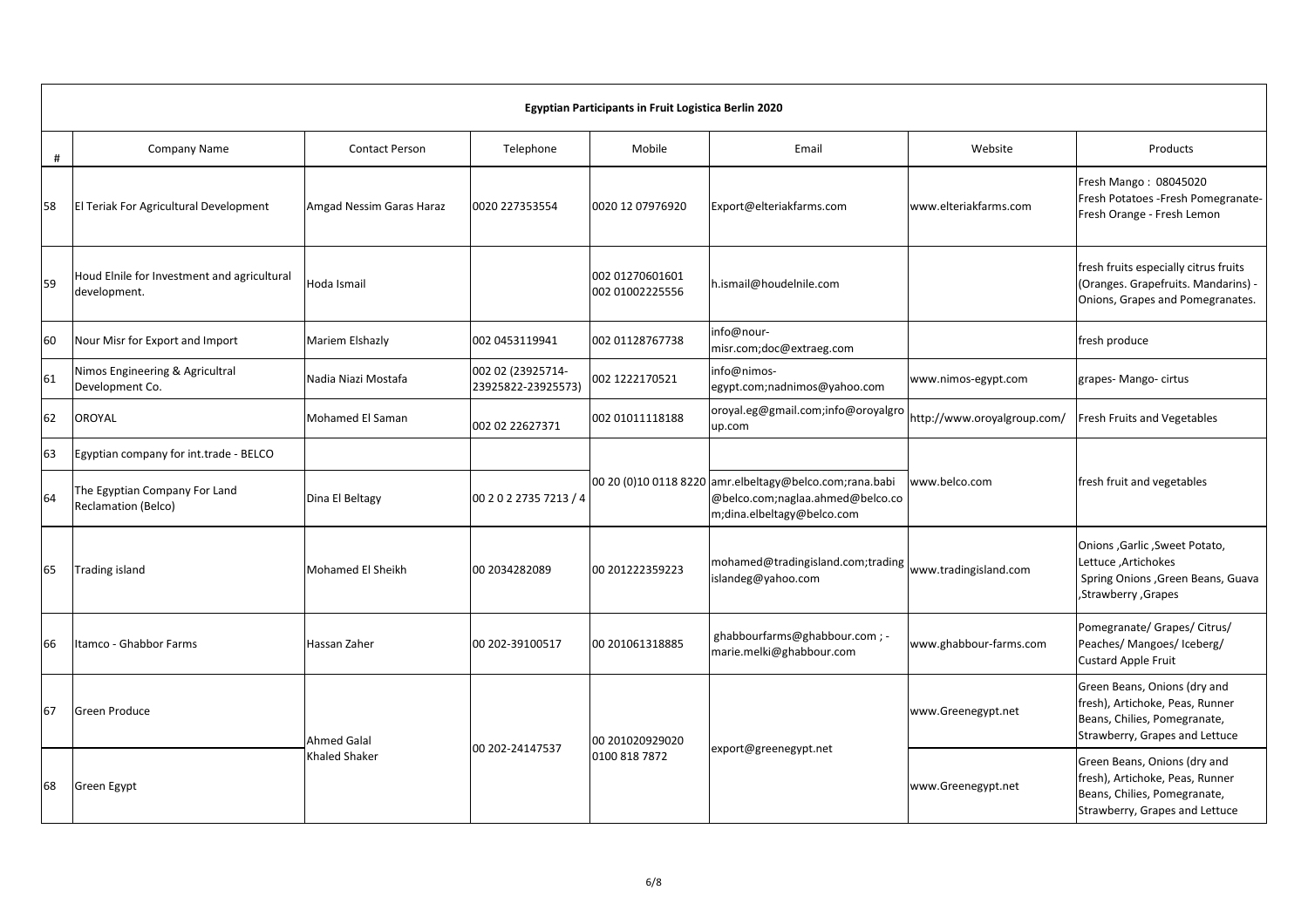|    | Egyptian Participants in Fruit Logistica Berlin 2020  |                               |                            |                                                     |                                                                                                                                                       |                      |                                                                                                                                            |  |  |  |
|----|-------------------------------------------------------|-------------------------------|----------------------------|-----------------------------------------------------|-------------------------------------------------------------------------------------------------------------------------------------------------------|----------------------|--------------------------------------------------------------------------------------------------------------------------------------------|--|--|--|
| #  | Company Name                                          | <b>Contact Person</b>         | Telephone                  | Mobile                                              | Email                                                                                                                                                 | Website              | Products                                                                                                                                   |  |  |  |
| 69 | Nahdit Misr Co.                                       | <b>Helmy Eissa</b>            | 00 202-37608385            | 00 201007604860                                     | montasser@nahdet-<br>misr.com;info@nahdet-misr.com                                                                                                    |                      |                                                                                                                                            |  |  |  |
| 70 | El Wadi Export Co. for Agricultural Products          | Rania Masoud - Mohamed Ali    |                            | 002 01018370030<br>002 01276338242 -<br>01276339698 | m.elmoghazi@elwadi.eg;M.Ads@elw<br>adi.eg;m.elmoghazi@elhadeel.com;<br>h.osman@elwadi.eg;<br>elmoghazy@elwadi.eg;<br>m.ali@elwadi.eg; m.ali@elwadi.eg | www.elwadi.eg        | fresh fruit and vegetables                                                                                                                 |  |  |  |
| 71 | Dehydro Foods Co. S.A.E                               | MOHAMED ABDEL LATEEF          | 002 0238243348             | 002 01140303039                                     | dehydro.admin@olamnet.com                                                                                                                             | www.olamgroup.com    | fresh onion - fresh garlic - dried<br>onion                                                                                                |  |  |  |
| 72 | Green Tiba for Agricultral Investment                 | Adel El-Awadi                 | 00 2013-3197197            | 00 201001640184                                     | sales@greentiba.com;info@greentiba<br>.com                                                                                                            | www.greentiba.com    | Fruits & Vegetables                                                                                                                        |  |  |  |
| 73 | Al Hossam for Export & Import (EGYPRO)                | <b>Mohammad Shafik</b>        |                            | 002 01006718384                                     | info@egy-<br>pro.com;salloum12@gmail.com                                                                                                              | www.egy-pro.com      | - Lime - Cucumber - Strawberry -<br>Mango - Raw Mango - Green Beans<br>– Sweet<br>Potatoes - Pepper - Red Chili -<br>Grapes-Orange - Okra) |  |  |  |
| 74 | Nilos Foods                                           | <b>Mohamed Youssef Tawfik</b> |                            | 201000098696                                        | mohamed.youssef@nilosfoods.com                                                                                                                        | www.nilosfoods.com   |                                                                                                                                            |  |  |  |
| 75 | Cairo 3A For Agricultural & Animal<br>Production      | Marian Joseph                 | 00 202<br>25657382/5/6/7/8 | 002 01063336784                                     | marian.joseph@cairo3a.net                                                                                                                             | www.cairo3a.net      | Strawberry, Sweet peppers, Leafy<br>vegetables, table grapes, Mangoes<br>Pomegranates, Peaches, Lemon                                      |  |  |  |
| 76 | Elwadi International Trade Co.                        | Dr. Mohamed Elmoghzi          |                            | +201003135000                                       | mmoghazi@elwadi.com;<br>fatema.saad@elwadi.com                                                                                                        | www.wadigroup.com.eg | fresh oranges, grapefruits, Mango,<br>pomegrantes, grapes                                                                                  |  |  |  |
| 77 | Rula farm                                             | Hayam Saleh - Mohamed Taleet  |                            | 122222291                                           | Hayam Saleh<br><hayam.saleh@wadigroup.com.eg></hayam.saleh@wadigroup.com.eg>                                                                          | www.wadigroup.com.eg | fresh oranges, grapefruits, Mango,<br>pomegrantes, grapes                                                                                  |  |  |  |
| 78 | <b>Evagro Desert Reclamation and Animal</b><br>Wealth | Mr. Emad El Din Ahmed Salem   | 20223992771                | 1277893005                                          | info@evagro.com                                                                                                                                       | www.evagro.com       | Mangoes, Pomegranate, Grapes,<br>Peaches, Dates, Citrus, Stone Fruits                                                                      |  |  |  |